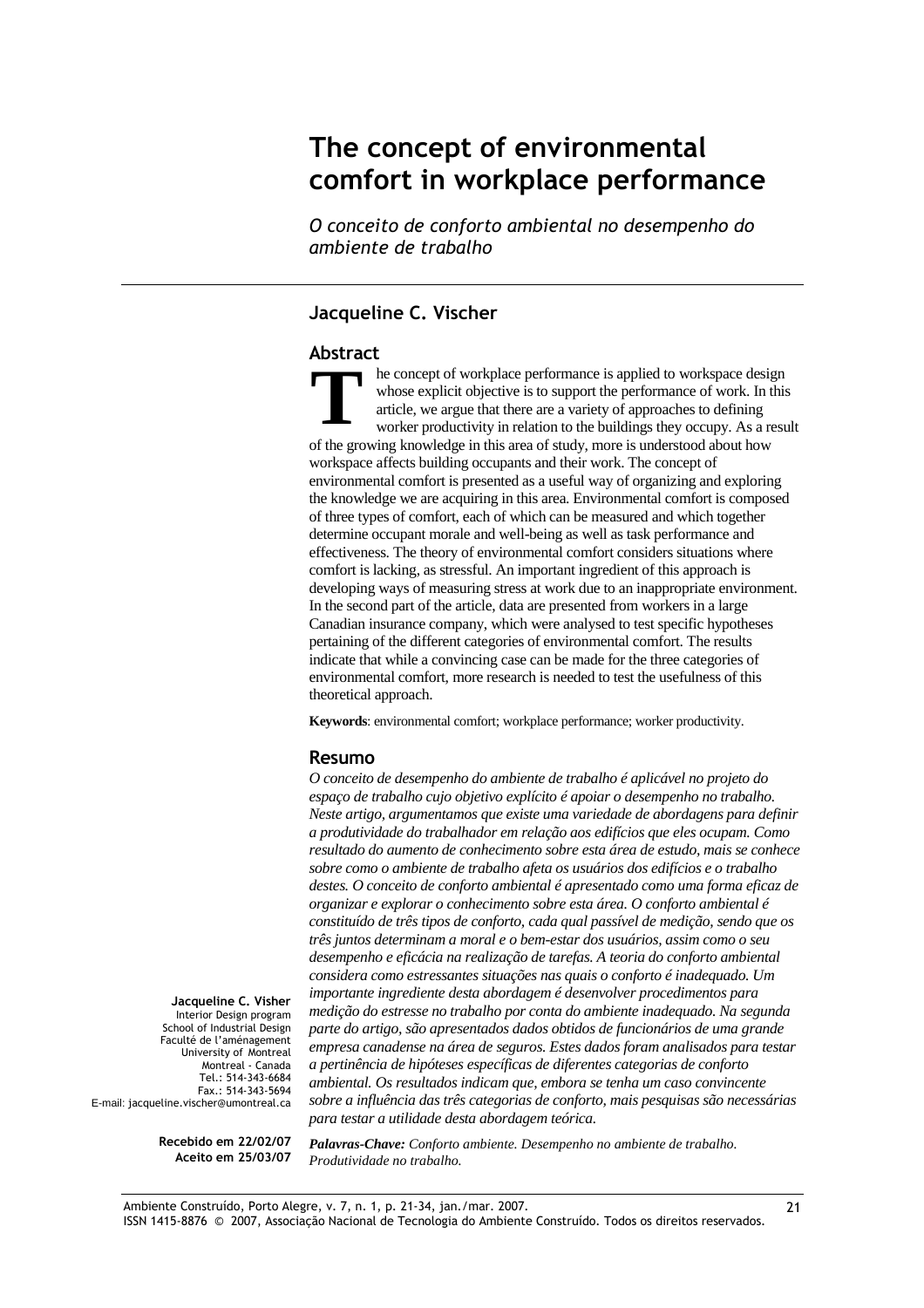# Performance and productivity

The concept of 'workplace performance' is applied to workspace design whose explicit objective is to support the performance of work. Workplace performance aims to optimise worker productivity. Several studies have aimed to measure the effects on worker productivity of physical features of the environments in which people work (VAN DER VOORDT, 2003). A useful way of organising this knowledge is to define workspace at different environmental scales, depending on the type of worker productivity that is being measured. Elsewhere, we have proposed that individual, group and organisational productivity be defined and measured separately, according to variation in scale of environmental influence (VISCHER, 2007).

A number of studies have demonstrated a measurable link between human productivity and office design. The BOSTI-Westinghouse study of the impact of a major office move on employees' attitudes and activities used employee self-reports of environmental impacts on productivity to measure the impact of features like open office design on task performance, and it assessed the effects on productivity in terms of employees' salaries (BRILL et al., 1984). At about the same time, an overview of studies measuring the impact of furniture and layout changes on teams working on assembly line-like paper processing tasks in different organizations indicated extraordinary increases in process speed, reminiscent of the changes in task performance found in the 1940's in the famous Hawthorne studies of lighting in factories (SPRINGER, 1986). Several recent studies conclude that workspace design can be supportive (have positive effects on work) or nonsupportive (have negative effects on work), (for exemple, STALLWORTH; KLEINER, 1996), as well as affecting organizational performance (for exemple ILOZOR; LOVE; TRELOAR, 2002; DAVENPORT; BRUCE, 2002).

Lacking an integrative theoretical model of the environmental psychology of workspace, many studies rely on employees' self-reported satisfaction as a measure of productivity. They make the link between building users' satisfaction ratings at work and their job satisfaction, inferring that job performance is directly affected by job satisfaction. In these studies, deductive logic supplants empirical proof: they argue that if people express satisfaction, they work better, i.e. they are more productive. Occupational psychology research into job strain and productivity, however, indicates that this is not necessarily the case. While employee satisfaction is an important metric

to include, no direct evidence of more or better work performance as satisfaction increases has been found (KARASEK; THEORELL, 1990).

Some studies have linked low satisfaction ratings with the presence of stress (for example, EVANS; JOHANSSEN; CARRERE, 1994; WILEY; OOI; GOH, 1997). One study found links between positive satisfaction ratings and positive affective evaluation of the work environment were stronger than links between positive satisfaction ratings and objective building characteristics; in other words, how people feel about the building they work in has a stronger influence on their assessments than physical characteristics of the building<br>(RODRIGUEZ GONZALEZ: FERNANDEZ: (RODRIGUEZ GONZALEZ; SABUCEDO CAMESELLE, 1997). More recent research looks at more diversified outcomes. One study found that worker absenteeism in a number of office buildings varied according to the amount of fresh air admitted into the ventilation system, with more absent days occurring when percentage of fresh air was reduced. (MILTON; GLENCROSS; WALTERS, 2000). Another demonstrated that improved thermal comfort, perceived indoor air quality and occupant satisfaction was associated with underfloor task ventilation in offices (HEDGE; MICHAEL; PARMELEE, 1993). Several studies indicate positive (i.e. stress-relieving) effects on workers of plants in offices (for example, LARSEN et al., 1998). Varying window size in rooms, different colors on office walls, and the positive effects of daylighting in offices show less clear-cut effects on productivity, but variations clearly affect employee morale (HEDGE, 2000; VEITCH; NEWSHAM, 2000; CAPELUTO, 2003). Finally, studies of noise in offices indicate important differences in workers' reactions depending on sound source, and on other features of office environmental design (AYR; CIRILLO; MARTELLOTTA, 2001; CHARLES; VEITCH, 2002). Office workers report higher levels of distraction from noise in open plan settings, and this is linked with reduced satisfaction, especially for people with hearing impairments. (COHEN et al., 1987).

Some studies have addressed the psychosocial dimensions of the work environment in terms of human territoriality. This approach is characterized by two types of outcome: first, the psychological value represented by space for work and corresponding to place in the organization; and second, human interaction with the environmental milieu (FISCHER, 1983). Underlying these two approaches is a human behavioral schema that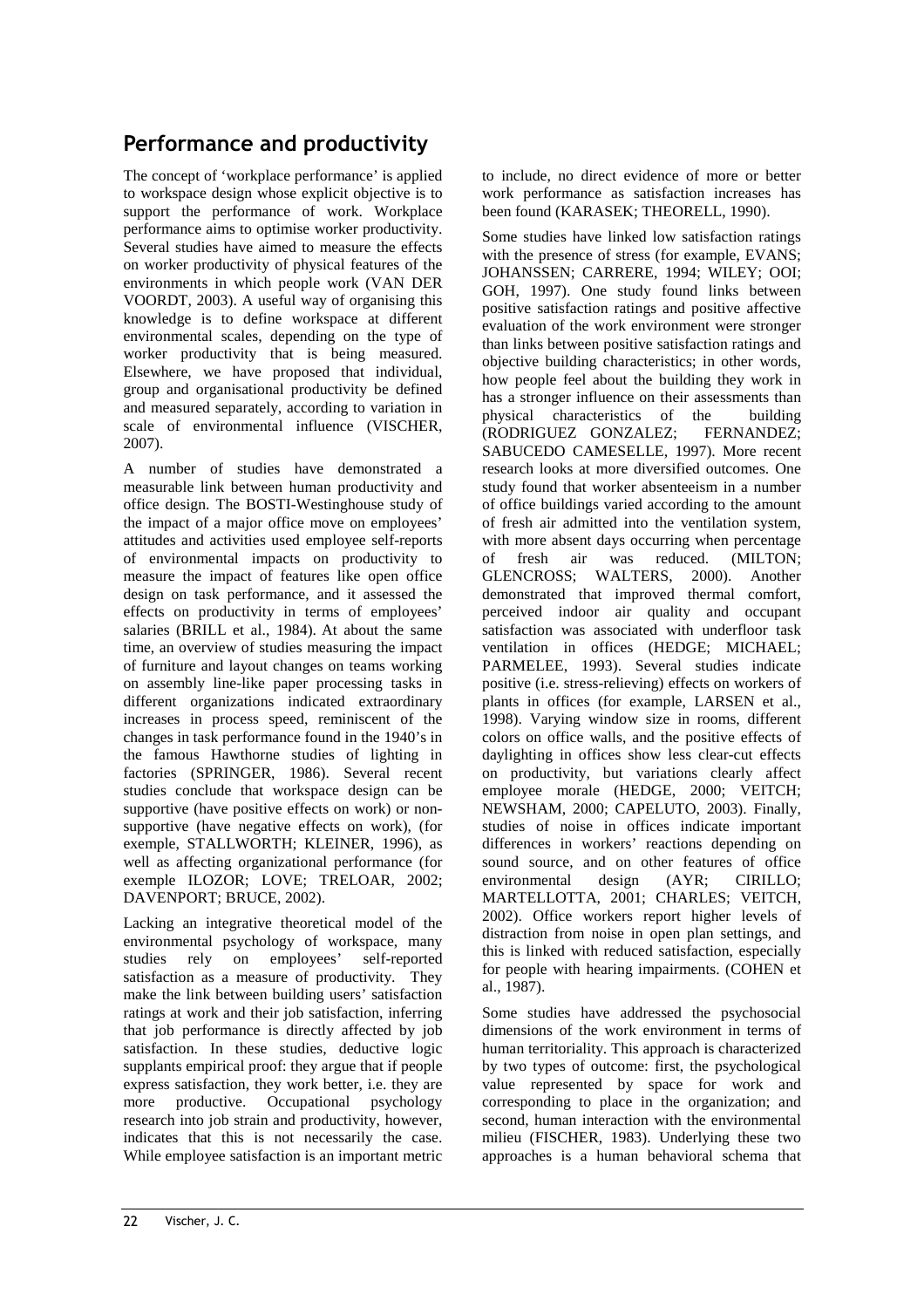expresses itself in the personalization and appropriation of space: marking territory and constructing boundaries are also expressions of territoriality (SUNDSTROM et al., 1982). More recent studies have investigated the impacts of denser and more open office configurations on workspace personalization and other spaceappropriation behaviors; (SOMMER; STEINER, 1988; RISHI; SINHA; DUBEY, 2000; BRENNAN; CHUGH; KLINE, 2002) others have examined personalization as territorial expression (WELLS; THELEN, 2002). The introduction and use of new technology and better virtual communications tools have also affected workers' perceptions of and attitude towards their physical environment and workspace configuration (HARRISON, 2002; CASCIO, 1999; LAI et al, 2002).

In sum, a wide range of outcome variables has been studied in terms of the effects of features of the physical environment at work. In addition to simply measuring occupant likes and dislikes (satisfaction), behavior that is susceptible to be affected by workspace include various forms of task performance, lateness and absenteeism, degree of stress, social networks and communication, and worker motivation. To organize this growing body of knowledge into a coherent framework, we propose to develop the concept of environmental comfort, and its obverse, workspace stress.

# The concept of comfort

In order to integrate what is known about workplace performance, a more robust outcome measure than individual satisfaction is proposed, that is, environmental comfort. The systematic measurement of comfort can then be applied to understanding workplace performance.

Comfort as a basis for setting environmental standards has developed out of recognition of people's need to be more than simply healthy and safe in the buildings they occupy. Building users need environmental support for the activities they are there to perform, and this state of environmental support is what is meant by comfort. Comfort links the psychological aspects of workers' environmental satisfaction with concrete outcome measures such as improved task performance and with organizational productivity.

Figure 1 diagrams the relationship of three levels of environmental comfort. Each level is measurable separately, although all need to be considered if comfort is to be understood in context. The diagram proposes that basic human needs are considered to be physical comfort and if these are not met, the environment is uninhabitable. At the next level of comfort, users have functional needs related to the performance of their tasks and activities in the workspace provided. The vector points up towards psychological comfort, at the peak of the triangle, indicating that optimal environmental quality is a dynamic condition most likely to occur when resources are invested in all three levels of comfort

We will first examine the meaning of the three levels of environmental comfort, and then discuss the implications of environmental decision-making at each level.

# Physical comfort

Physical comfort is what most of us think of as comfort. It is at the base of the triangle and a necessary condition for building habitability. It is assured by responsible building design and operation, as well as by setting and meeting standards of health and safety. Health and safety standards for the work environment mostly address extremes, such as too much heat, cold or noise. They exist to ensure that people at work are not placed under undue stress by having to adapt to extreme environmental conditions. As they are built to modern construction standards and respect building codes, relatively few modern office buildings fail to be physically comfortable. Examples of physically uncomfortable workplace occurred for example, during the indoor air quality crisis of the 1980's, when older buildings with undersized ventilation systems failed to exhaust enough heat or to bring in enough fresh air, and people reported illness and fatigue. Another example occurred when the incidence of repetitive strain injuries (RSI) such as carpal tunnel syndrome increased after the large-scale introduction of computer screens and keyboards without adapting furniture, lighting or the way tasks were performed. Extensive and vociferous complaints from building occupants drew attention to these physical comfort problems. They are less evident in more recent office buildings, although they still occur: the disagreeable odor in the air that cannot be traced; unexpected loud noise from the air handling systems; the increasing number of screen-based workers needing corrective lenses.

In terms of its effects on worker performance, users' physical comfort must be assured. As well as the impact on occupants of interior office conditions, interruptions or deficiencies in basic building services, such as elevators, bathrooms, parking, and cleaning and maintenance, also affect workers negatively. In previous work I have characterized this basic level of building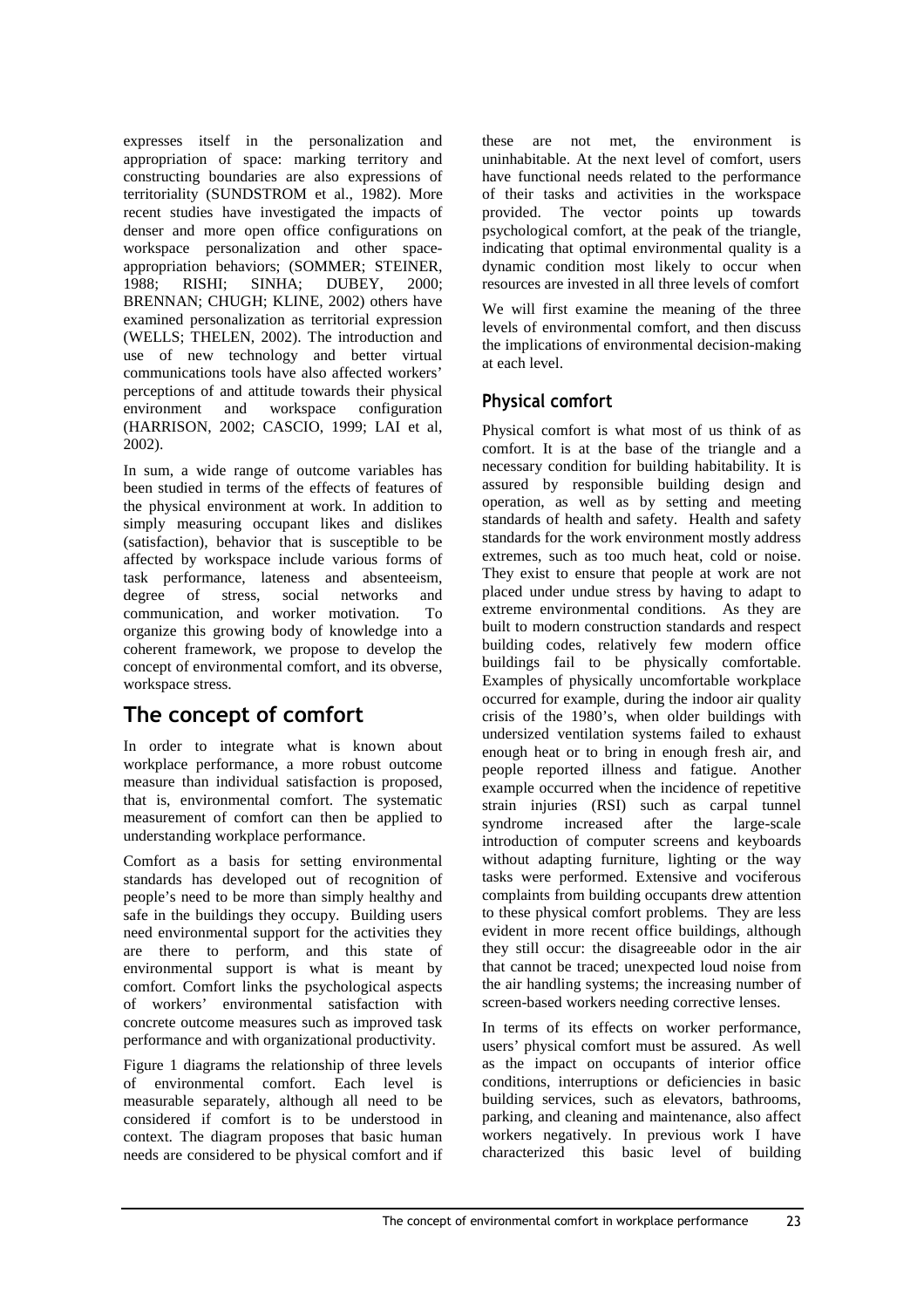habitability as "building convenience" (VISCHER, 1996; FISCHER; VISCHER, 1998). Our research indicates that a building that scores low on building convenience is not physically comfortable and therefore not likely to be acceptable at other levels of comfort. When workers identify a physical comfort problem, it tends to have a negative effect on their judgment of other aspects of the work environment.

## Psychological comfort

At the top of the pyramid – hardest to identify, measure and control – is psychological comfort. In spite of the influence of industrial and occupational psychology, psychological comfort is only beginning to be measured in the office environment (VISCHER et al., 2003). However, as indicated above, several studies have shown that psychosocial aspects – such as the scale and structure of social networks at work, employeremployee relations, the demandingness of the job, and the type and extent of rewards and recognition for work performed – have an important effect on environmental perception and user assessment of workspace. Psychological comfort links psychosocial aspects with the environmental design and management of workspace through the concepts of territoriality, privacy and control.

According to our model, the primary component of psychological comfort is sense of territory, both individual territory (office, workstation) and group territory (team workspace). The concept of territory can be applied equally to individuals and groups, in that both individual territory and group territory are viable concepts. Sense of privacy, sense of status and sense of control are fundamental components of territoriality, and most people perceive and judge workspace, in part, according to these criteria (for example, SUNDSTROM; SUNDSTROM, 1986; BECKER, 1981; STEELE, 1986). Studies have found that people moving out of private enclosed offices into open workstations judge their environment more negatively, citing lack of privacy, acoustic conditions, and confidentiality problems. These reasons are given irrespective of whether or not their work is confidential, and whether or not they need to be alone to perform tasks effectively. Studying a company where three levels of employee – professional, technical and support staff – had been moved into open workstations, we found a significant relationship between territorial definition and job rank, with more negative assessments of privacy, status and control by professionals who, unlike the other two groups, had moved out of private enclosed offices (VISCHER, et al, 2003) This relationship seems

to be independent of the actual physical features of the workspace, such as furniture configuration and partition height. In other research, careful interviewing and observation of professionals at work yielded the finding that the demands of the job were more important than individual privacy (KUPRITZ, 1998). These studies and others like them indicate the psychological nature of workers' attitudes towards privacy.

Recent accounts of major office redesign and renovation projects that have attempted to replace traditional enclosed office concepts with more 'dynamic' open environments indicate slow acceptance by workers, and in some cases, outright rejection, (for example, NIEMELA ET AL., 2003; OLDHAM, 1988; BRENNAN, CHUGH AND KLINE, 2002). This may be due to lack of psychological comfort rather than to environmental factors. Studies of job-strain indicate the importance of balancing employees' decision latitude with their 'psychological control' in order for them to feel challenged but not overwhelmed by the demands of their jobs. In many companies, employees have little say in decisions about the design and management of their workspace, and they often feel they have no control over environmental conditions.

Experimental efforts to increase environmental control have often resulted in evidence of beneficial effects on workers, including one experimental design that found a clear association between participation in decision-making and degree of workplace satisfaction following a move to a new facility (ILOZOR; LOVE; TRELOAR,. 2002). Providing opportunities for employees to participate in workspace decision-making is a form of environmental control that may be a constructive response to the need for psychological comfort. More control is positive in several ways: it helps people cope with environmental demands, and it encourages people to find new ways of solving problems, so that users increase their learning and knowledge about their building and workspace. The environmental comfort model calls this 'environmental empowerment'; it means keeping people informed about workspace-related decisions, providing opportunities for participation in decisions about their own space, and giving them some say in how they define their territory.

## Functional comfort

Mid-way between the basic needs of physical comfort and the opportunities for increasing psychological comfort is the notion of functional comfort. The concept has been discussed at length elsewhere (VISCHER, 1989; VISCHER, 1996;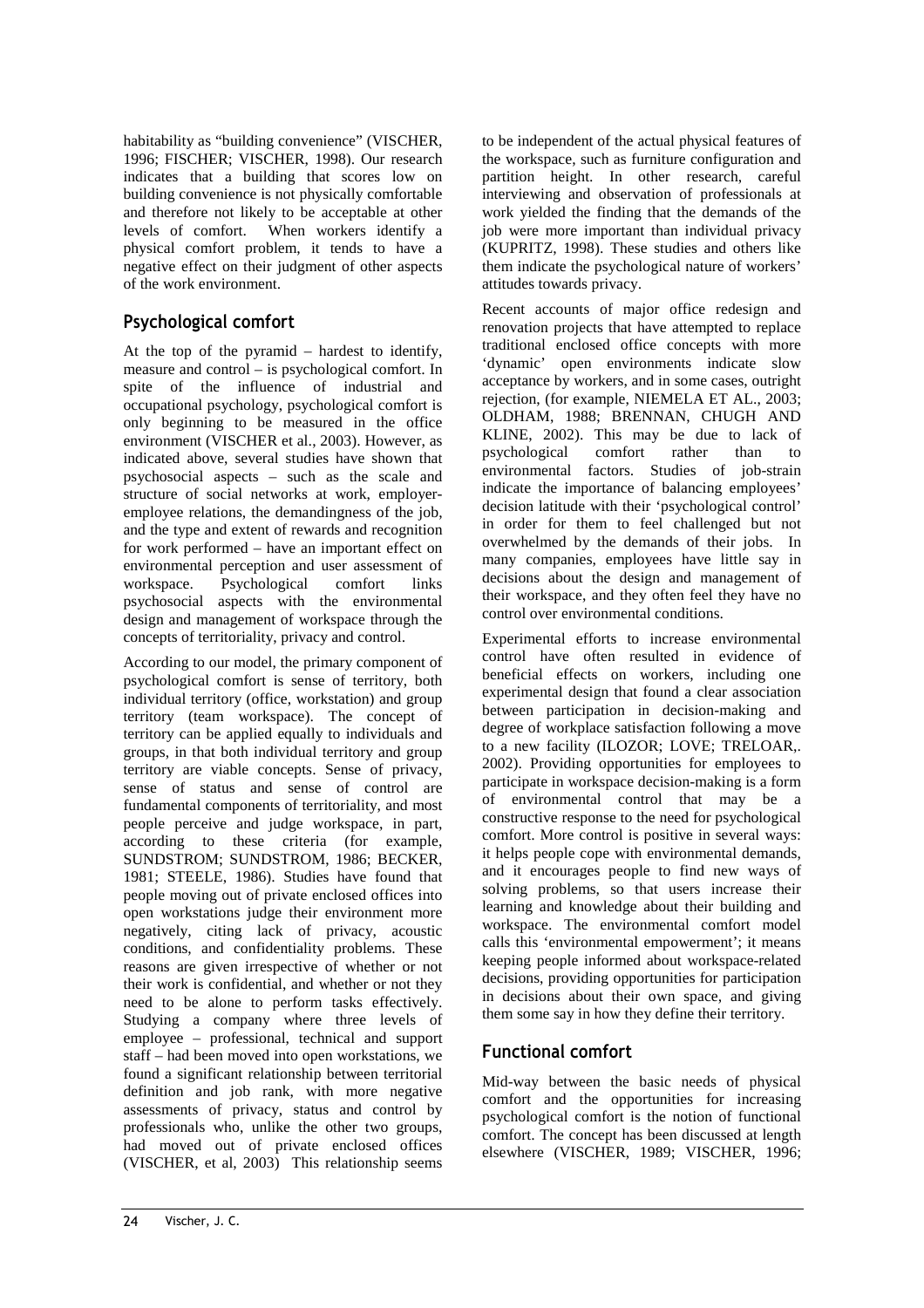FISCHER; VISCHER, 1998). It addresses how effective workspace is in helping users perform their tasks rather than how satisfied they are, although the two concepts overlap. Functional comfort focuses on the generic human requirements for tools to perform specific tasks; it defines workspace as a tool for getting work done. It speaks to the need to invest in good workspace design and management in order to add value to the work performed by workers. As the range and types of tasks performed in offices grow and become more complex, so the concept of functional comfort becomes more important. Today's workspace has to facilitate a wider variety of tasks at an ever-increasing rate of change without becoming even more complex and costly to build. As a result, users' assessment of their functional comfort provides an important indicator to managers and designers of how well workers feel workspace is functioning, and whether or not improvements need to be made to help people perform their tasks better and more quickly.

Feedback from building users is a key measuring tool for assessing whether workspace meets functional comfort criteria, and to help identify ways to design more supportive workspace. Workers can, when asked appropriately, define features that are or are not comfortable related to individual task performance as well as to teamwork. For example, a task performed on an oversized computer screen requiring excellent visual conditions for colours and graphics will have precise environmental requirements – such as lighting, work-surface dimensions, contrast conditions – no matter who is using the computer, but only the users of that computer are in a position to judge whether optimal conditions for task performance are being met. Thus the

'subjective' perspective, which makes satisfaction alone an imprecise outcome measure, is turned to advantage when workers are asked to draw on their own experience of comfort in order to judge the degree to which task performance is supported by the environment.

Figure 2 shows how a task-supportive ('comfortable') workspace boosts the energy of the worker, who can focus her energy on performing her work. Her workspace provides, for example, low background light levels and good task lighting for screen-based work, a choice of small informal places close-by where she can meet co-workers for collaborative work, and some enclosed rooms for her work-group where she can go when she needs to concentrate. This is environment as a tool for her work.

The figure also shows that workspace that is inimical to task performance ('uncomfortable') draws energy out of the worker, as he grapples with environmental barriers in order to perform his work, and therefore has less energy to expend on his tasks. He may have to leave his team workspace and even his floor to find a place to sit and work with members of his team, he finds the air stuffy in his cubicle in the afternoon and feels slowed down by fatigue, and he has to go to another floor to access the large color printer he needs on a regular basis, stopping to greet and talk to co-workers on the way each time he makes the trip. These may only be minor annoyances were they to occur only on rare occasions, but when these extra efforts are built into an individual's or team's daily work schedule, they consume time and energy that is drawn away from work.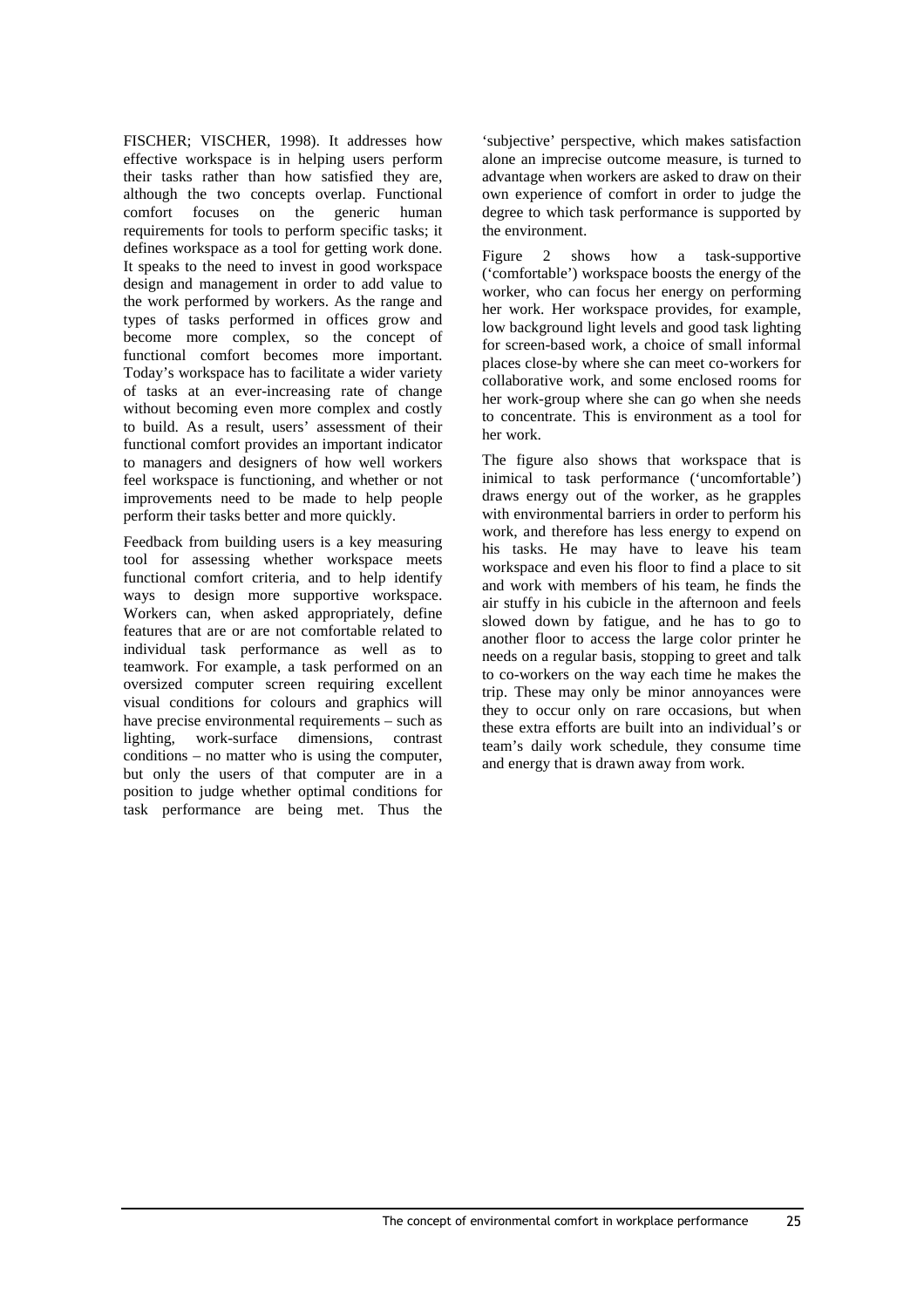

Diagram reproduced from: VISCHER, J. C**. Space Meets Status:** designing workplace performance**.** London: Taylor & Francis/Routledge, 2005.

Figure 1 - Ranges of environmental comfort, from basic habitability to optimal well-being



Diagram reproduced from: VISCHER, J. C**. Space Meets Status:** designing workplace performance**.** London: Taylor & Francis/Routledge, 2005.

Figure 2 - Functional comfort model of user-space interaction

As was pointed out in our discussion of the stress model, sustained situations in which the demands on users outweigh the amount of control they have over decision-making create stress and impose a strain on workers. In situations where functional comfort feedback indicates that there is little support for task performance, the workspace, or some characteristic of it, is judged to be uncomfortable, indicating stress. Strain occurs in part because users cannot control those environmental features that are uncomfortable: the temperatures are too cold but there is no thermostat, or it does not work; the noise generated by people moving past my desk is distracting, but I feel cannot ask them to stop talking; the light levels are low to facilitate screen-based work but too low to permit easy reading of documents

placed next to the computer. Discomfort in any of these situations would be eased if workers had some temperature control, could ask people to talk softly when they walk around, and had a desklamp on the worksurface. Not all uncomfortable conditions are solved by increasing users' environmental control; indeed, many situations are not amenable or inaccessible to user control – for example, the level of contaminants in indoor air. On these occasions, the facilities management team tries to improve conditions for users, based on the feedback they have received.

The model posits that sustained discomfort over time generates fatigue and stress, which can eventually affect worker health. A list of typical workspace problems that have been studied to date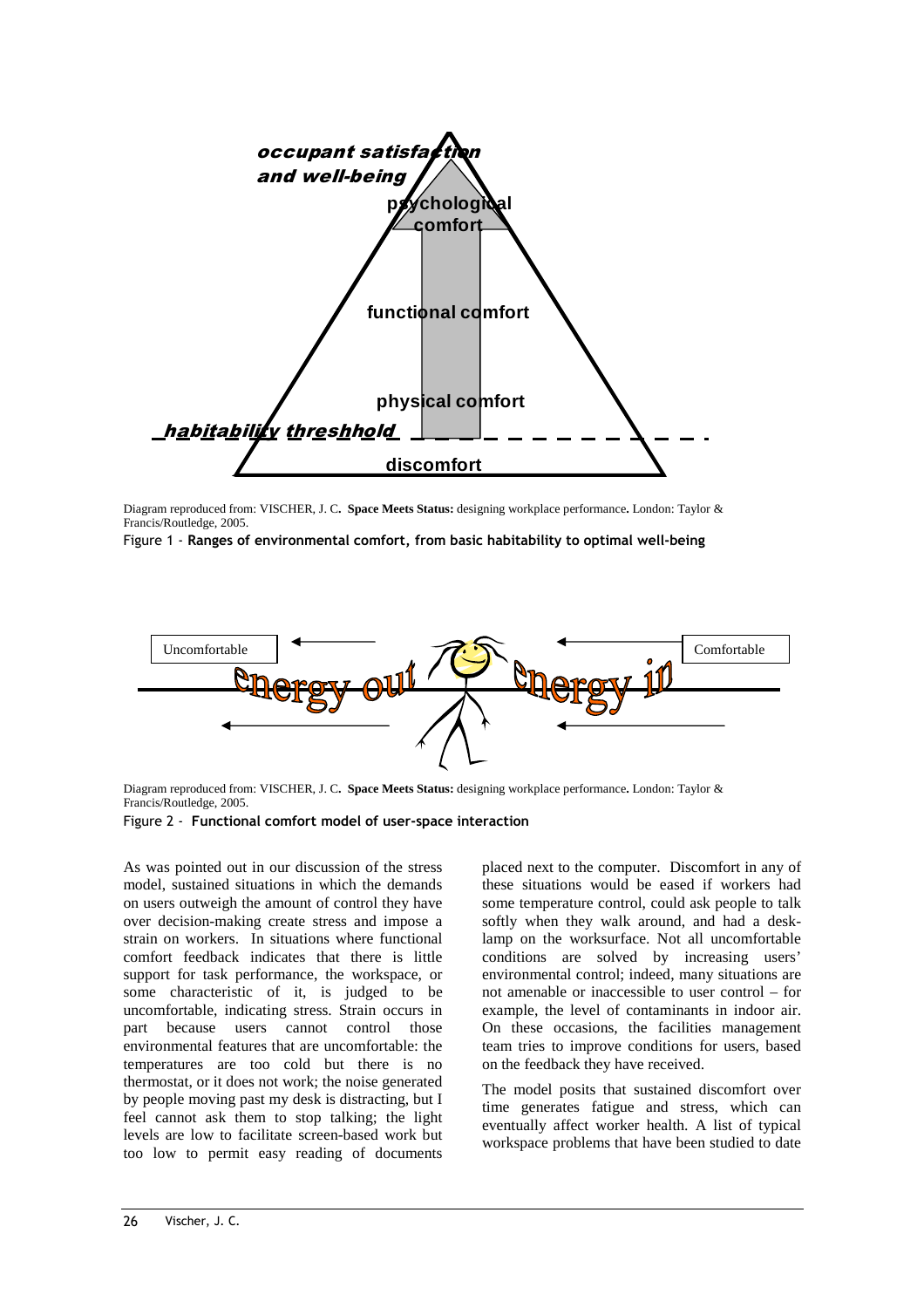for their likely effects on worker health is shown in Figure 3.

Thus the uncomfortable end of the functional comfort continuum can lead directly not only to stress and fatigue at work, but also to health problems for workers. Ill-health affects organizational productivity through employee absenteeism, lateness, increasing health insurance premiums and, through burnout, increased employee turnover. Functionally comfortable workspace is another term for workplace performance, that is, workspace that, by all measures used, supports the efficient and effective performance of work.

To summarize, the integrated model of environmental effects on productivity at work is based on the concept of environmental comfort and workspace stress. Based on the notion of environment as a tool for the performance of work, the concept of environmental comfort is an approach to assessing whether or not workers in given situations have the environmental tools necessary for the performance of their work, regardless of their individual preferences. Environmental comfort is made up of combined physical, psychological and functional comfort. Environment is more than a simple determinant of people's behavior: psychosocial aspects increase the complexity of worker-workspace interaction and have a legitimate role to play in terms of managing the balance between environmental demands and degree of control experienced by building users.

Environments that fail to respond to users' needs at one or more level of comfort risk creating a stressful situation that may have long-term<br>negative consequences. Non-supportive negative consequences. Non-supportive workspace increases job strain, whether this is at a physical, functional or psychological level. Sustained stress leads to health problems, absenteeism and employee turnover. Comfort and stress are at the extreme opposite ends of the functional comfort continuum along which almost any workspace can be placed at a given period of time – more stress in some cases, more comfort in others (VISCHER, 2007).

In the study described below, hypotheses pertaining to physical, psychological and functional comfort were tested, and some empirical support found for the environmental comfort framework.

## Assessing comfort in a universal plan office

In 2001, a major Canadian insurance company launched a 3-year study of its new 'universal footprint' approach to office planning (Vischer, 2003). The new workstation replaced older furniture that was in various configurations of 2.4m by 2.4m and 2.4m by 3m, with a single  $2.1$ m by 2.1m footprint that was rolled out sequentially in all the company's buildings, for a total of approximately 3000 new workstations. The company realized important real estate savings, using less space to accommodate a growing number of employees; they also reduced churn costs. The study was designed to determine the impact of the workspace change on employees, both from a comfort (functionality) viewpoint and a satisfaction (well-being) perspective.

The universal workstation has U-shaped worksurfaces varying between 53 cms and 1m in depth. Above the worksurface 2 fluorescent desklamps can be controlled by local switches. The workstation partitions vary between 1.4m and 1.7m in height and are 10 cms thick. They stand on feet that are 6.4 cm off the floor. The higher partitions support two binder bins above the worksurfaces. The furniture is of light pastel colors characterized by pink and beige. Workers could request additional features for individual workstations, such as glazing in the partitions, wider openings, counters, and keyboard drawers. In addition, a telephone tray, and document and pencil trays, could be attached to the partitions. The chairs were ergonomically designed and a deep red color. None of the furniture in private offices was changed or affected by the transformation to universal layouts. Typical workstation configurations are shown in Figure 4.

The change-over to the new layouts meant workspace reductions for professional employees (about 25% of employees) as well as for technical employees (about 20% of employees). For the remainder (clerical employees) about half had their workspace reduced and about half had an increase. No private enclosed offices or meeting-room spaces were affected by the universal footprint approach, but 17% of the company's square footage allocated to open plan layouts was recuperated

The study took place in three phases. In phase 1, the space planners and design team were interviewed singly and in groups to record their experiences with implementing the change, their views of effects on users of the new workspace, and their opinions of the positive and negative effects of the design. The issues raised in these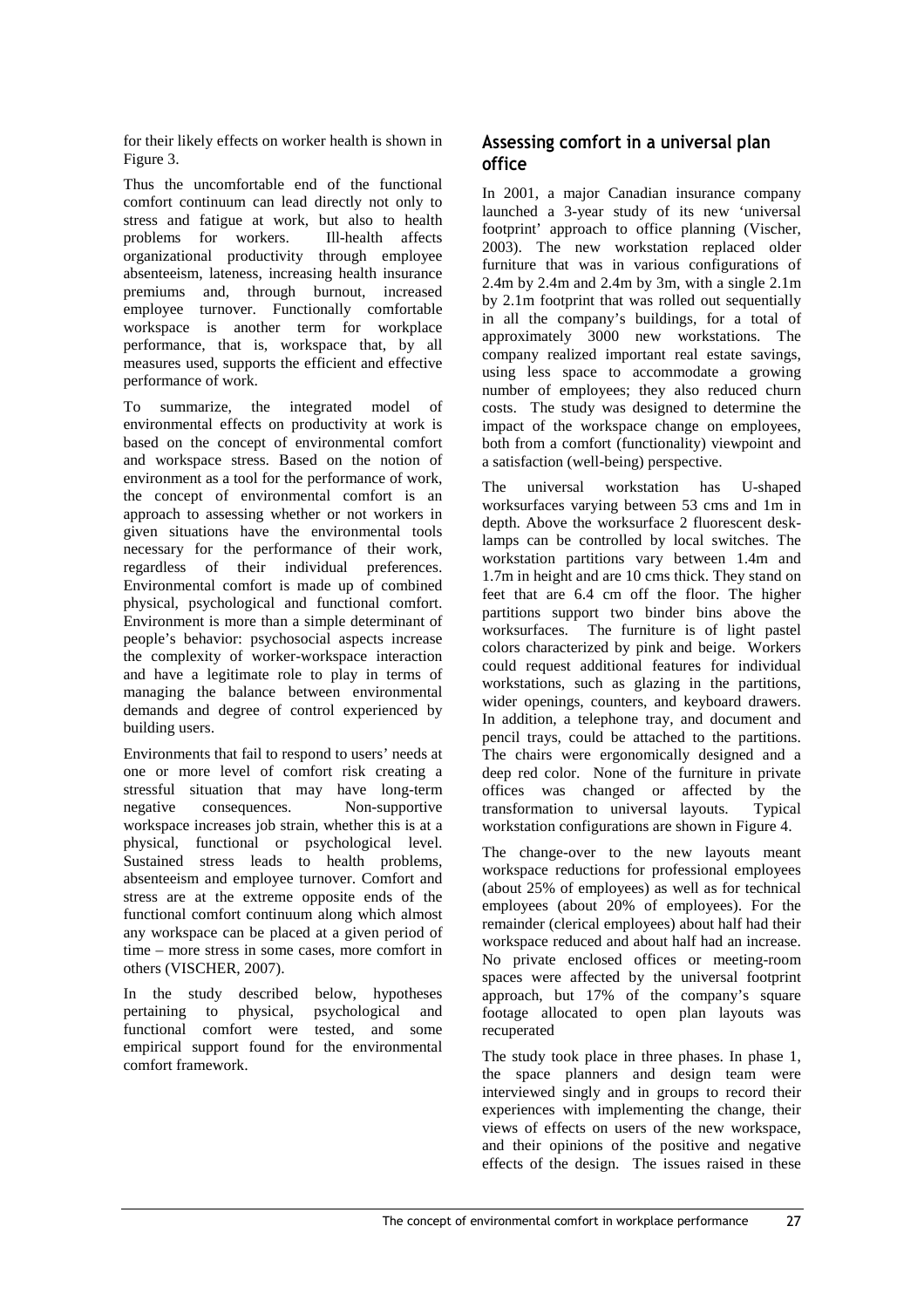meetings formed the basis for development of a semi-directed interview schedule employed in the next phase of work. In this second phase, a sample of 32 individuals was selected from each of the 7 buildings affected. Each respondent was interviewed privately at their workstation. Responses to detailed questions concerning how each occupant used the space and features of the workstation were recorded and a photographic record was made. The most and least useful and the most and least liked features were identified. The summary of these findings formed the basis of a follow-up series of focus groups, in which

participants were encouraged to express their views not only of the workstation furniture, but also of the overall team and departmental layouts, and the features of the buildings within which they worked.

Out of this phase, a third phase comprising a questionnaire survey to a stratified random sample of occupants of all the buildings was developed. A series of testable hypotheses were identified pertaining to physical, functional and psychological comfort. These are listed below.

- ■Wrong lighting/Glare
- ■No windows
- -Uncomfortable furniture
- -Intrusive noise levels
- ■Changing temperatures
- Nowhere to work together
- Inadequate ventilation
- $\Rightarrow$  Eyestrain, headaches
- $\Rightarrow$  Depression, low morale
- $\Rightarrow$  Neck, shoulder, back pain
- Fatigue, poor concentration
- $\Rightarrow$  Colds, upper respiratory problems
- $\Rightarrow$  Frustration, demoralized employees
- Headaches, nausea

Figure 3 - Office environmental impacts on health



Figure 4 - Universal workstation, typical configurations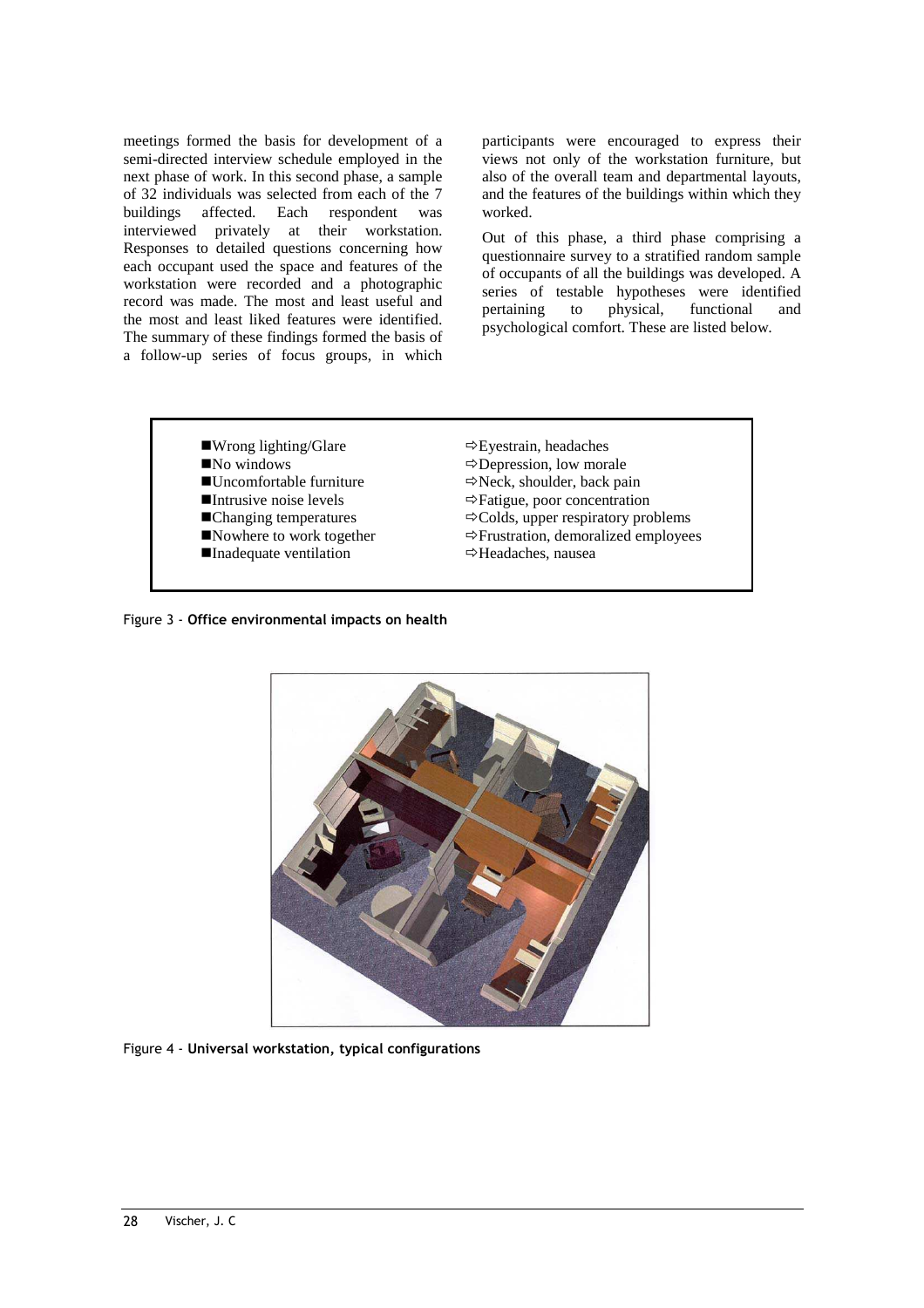#### Physical comfort

(a) Small-scale modifications to the design of the workstation solve problems with knees and eyes and improve users' moral and performance;

(b) Overall people are more aware of what does not work than what does work and therefore provide more data on the former than on the latter;

(c) The acceptability of new workspace by users is affected by physical features of the building in which they work, by the way in which the prospective changes are presented to them, as well as by the physical characteristics of the new workstation;

(d) Users' comfort levels are affected by the physical characteristics of the building, the type of work they do, how long they have occupied their workstation, the years they have worked in the company, the distance to windows, the amount of information received prior to moving, and features of the previously occupied workstation.

### Psychological comfort

(a) Occupants of the universal plan learn to recognize and respect each team's territorial limits using features of the physical environment;

(b) The work people do and where they and their co-workers are located affects how and how much occupants use physical features to identify group or team territories;

(c) Space appropriation and territoriality are expressed through the number and type of personal objects found in individual workstations;

(d) The number and type of personal objects in each workstation varies according to the type of work and number of years in the company;

(e) Workspace territoriality is a function of feelings of environmental control, protection of individual privacy, and sense of status in the organization;

(f) The more satisfaction occupants feel towards their workspace, the more they take ownership and express their territoriality, thus increasing comfort and improving performance.

## Functional comfort

(a) Significant functional comfort differences exist among the buildings studied, indicating varying degrees of environmental support for the work being performed;

(b) Functional comfort ratings are affected by building differences, as well as by the type of work people do, and where their workstation is located on the floor;

(c) The significant dimensions of functional comfort in this company's buildings do not differ from those found in other buildings occupied by large private companies and government;

(d) Group and individual productivity, and user satisfaction, are influenced by noise levels, lighting quality, thermal comfort and ergonomic conditions.

In order to test the hypotheses, a questionnaire was designed, which also collected data on demographic characteristics and work patterns. The questionnaire was administered by a team of trained interviewers to a representative sample of 520 employees of the company (23%) in 5 buildings. The questionnaire comprised questions on age, sex, job rank, and length of time in the company, and questions regarding type of task and how employees worked, as well as on their experiences of privacy and territoriality. In addition, the questionnaire presented 54 questions on environmental comfort in the form of a 5-point scale, where 1 is uncomfortable and 5 is comfortable. The questionnaire data were entered into SPSS for Windows and tested using bi-variate tests such as Chi-square and Spearman correlation coefficients to measure association between variables, as well as Principal Component Factor Analysis to identify significant dimensions of functional comfort from the scores on the 5-point environmental comfort scales. A summary of the results is presented below.

## Summary of results

Of the 520 respondents. 34.3% were support staff, 41% were technicians and the remaining 24.7% were professionals. 78% of respondents were women. A surprising 32.2% had been working there for more than 12 years, and over 50% for more than 7 years. Only 18% had worked there less than 2 years. In terms of the work patterns, some 76% of respondents estimated that they spent 75-100% of their time working at their workstation, rather than in meetings or outside the building. Most respondents indicated they were members of a team or workgroup, and that they were seated reasonably close to other members of their team. However, 68% indicated that they spent less than 25% of their time actively collaborating with co-workers, and only 9.4% spent more than half their time in collaborative work.

Environmentally, about half the sample was located within 15 feet of windows and the other half was further away. Most respondents (65.6 %) had previously occupied another type of open workstation, but 9.3 % had moved into the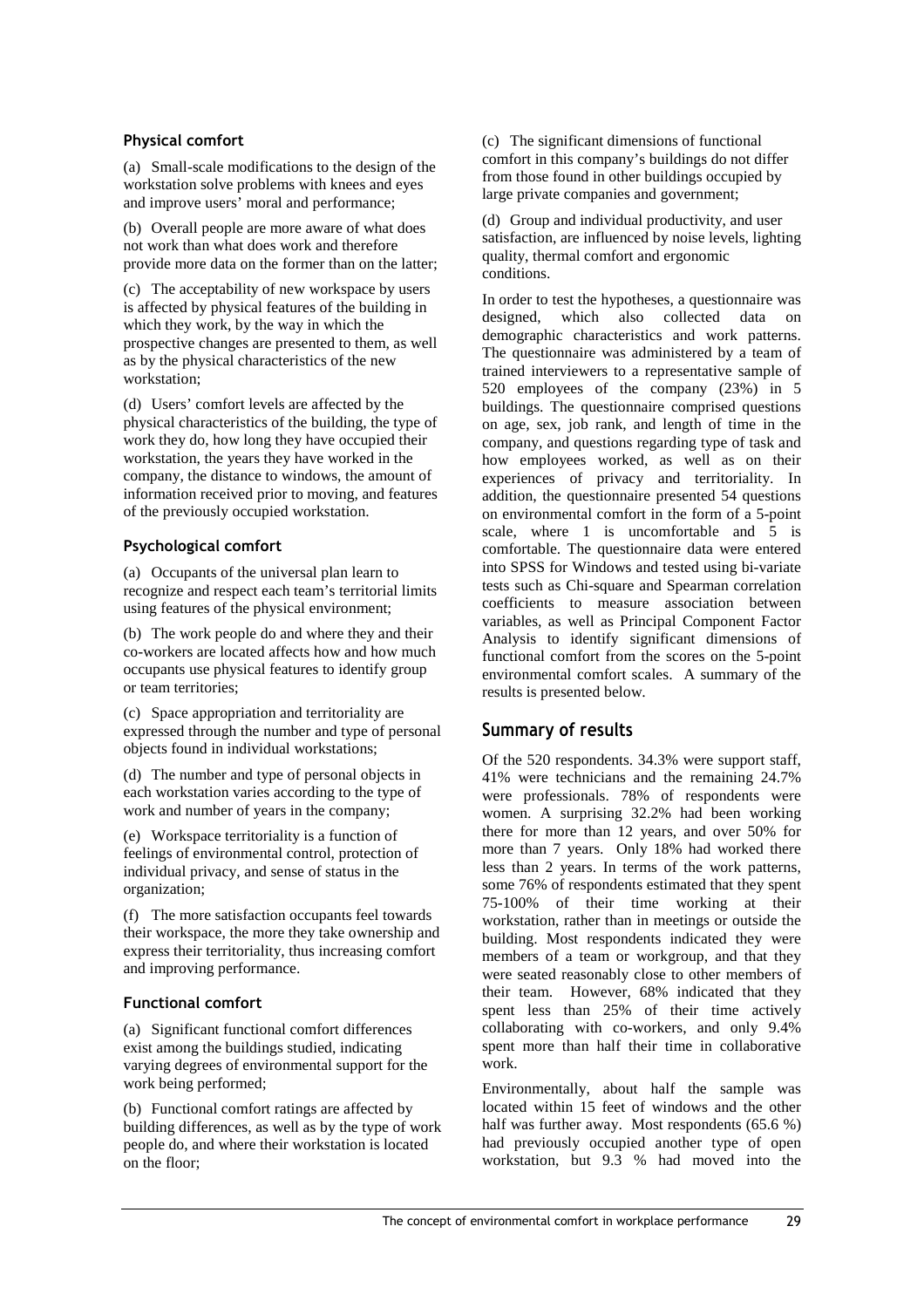universal workstation from a private enclosed office. These respondents were all in the professional category. Overall, respondents were positive about the new workstation, with 47% indicating they felt comfortable more than 80% of the time and 33% feeling comfortable between 60 and 80% of the time.

Regarding the physical comfort hypotheses, smallscale modifications were made after the first round of interviews and problems with knees when seated or with eyes while using the task lighting were alleviated. The interview results indicated a larger number of negative than of positive comments, but the degree of detail differed between the two categories. People tended to make more global positive judgments ("I am comfortable here") and more specific negative comments ("I can hear my neighbor when she is on the telephone"). Therefore the fact that the list of negatives is longer than the list of positives does not mean that there is more of a negative than a positive weighting given by respondents.

Variation among the buildings regarding the overall comfort of the new workstations indicates that building configuration and scale may affect acceptability. As the tasks carried out in each building were largely the same, it appeared that factors such as proximity to windows, overall floor size and how the teams were distributed in the building were variables affecting acceptability. Furthermore, occupants of the different buildings reported receiving different amounts of information prior to moving into the new layouts. In two of the buildings, respondents indicated that had received no information but had learned about the proposed new layouts when these were implemented on other floors. In two other buildings in another city, occupants indicated they had read and heard about the new layouts and had in addition visited a mock-up workstation prior to implementation. The respondents in these latter buildings rated the workstations as slightly more comfortable than those in the buildings where no information was received.

The results indicated that how long respondents had occupied the workstation and the years they had worked with the company had no significant effect on their overall comfort ratings of the universal workstation. However, as indicated above, features of the building, the category of work they perform (support staff, technician or professional), the type of office or workstation previously occupied, and distance to windows from present location were all significantly associated with overall comfort ratings.

Testing of the psychological comfort hypotheses indicated active definition and recognition of territory. Respondents used an average of 2-3 features of the physical environment out of a list of 10 possible features to identify territorial limits. Territorial size varied significantly with work category, with professionals having larger territories than either technicians or support staff. On the other hand, professionals expressed lower satisfaction levels with privacy and sense of status than either technicians or support staff. Most common physical features used to define territorial limits were workstation layout (52.8%) and walls and doors (33.4%) followed by floor-space (30.4%) and walkways (30.3%).

The study yielded significant amounts of personalization behavior, with as many as 56 personal objects being counted in one workstation. The types of objects listed include photos (69%), toys and personal items (50%) and posters (43%). There is no difference between women and men having up to 6 personal objects, although significantly more women than men have more than 6 personal objects, suggesting that while men and women both personalize workspace, women tend to use more personal objects than men. The amount of personalization increases with both time in the company and time respondents have occupied their workstation. However, no significant relationship was found between amount of satisfaction, overall comfort, or degree of functionality of workstation and amount of personalization. In addition, a significant relationship was found between amount of personalization and the number of territorial boundaries that were identified, suggesting that people who personalize more are perhaps more territorially aware or possessive than those who personalize less.

In order to understand more about satisfaction, respondents were asked a series of questions about the relative similarities and differences between the current workstation and their previous office. The pattern of response showed that being able to hear their neighbors, or feel they were being<br>overheard, were important courses of overheard, were important courses of dissatisfaction, both in previously occupied space as well as in the new, universal plan. Levels of dissatisfaction varied according to job-rank, with professionals being less satisfied than either technicians or support staff.

Finally, factor analysis applied to the 54 environmental rating scales revealed 13 functional comfort dimensions in these buildings. Their names and their scores on the 1-5 scale are provided in the table below.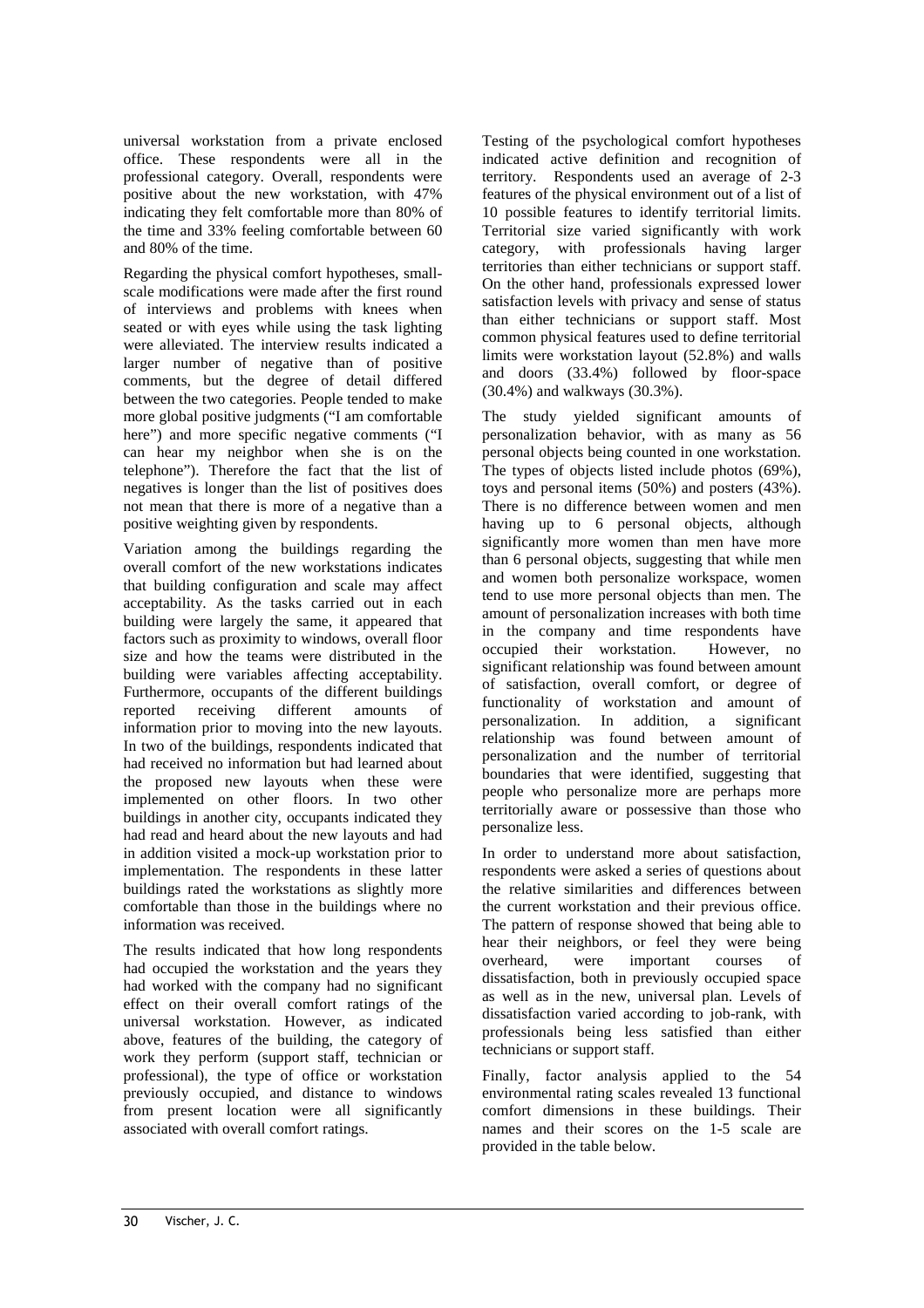|                  | FUNCTIONAL COMFORT DIMENSION      | <b>Score</b> |
|------------------|-----------------------------------|--------------|
| 1.               | Workstation comfort               | 3,64         |
| 2.               | Thermal comfort                   | 3,23         |
| $\overline{3}$ . | Air quality                       | 3,11         |
| $\overline{4}$ . | Privacy                           | 2,77         |
| $\frac{1}{5}$    | <b>Lighting Quality</b>           | 3,94         |
| 6.               | Acoustic comfort                  | 2,85         |
| 7.               | Spatial comfort                   | 4,20         |
| $\overline{8}$ . | Teamwork                          | 3,49         |
| 9.               | Natural light                     | 3,01         |
| 10.              | Safety and security               | 4,27         |
| 11.              | Building appearance               | 4,25         |
| 12.              | Visual comfort                    | 4,12         |
| 13.              | Building and remote noise control | 4,28         |

Table 1 - Dimensions of functional comfort

The ratings on each of these 13 dimensions were calculated and examined according to the variables identified in our hypotheses.

The study found significant functional comfort differences among the buildings studied, reflecting not so much variation in type of task as variation in building conditions. Variables differing most significantly among buildings include glare from windows, level of maintenance and cleaning, personal storage and worksurface dimensions, building hygiene, draftiness, noise from ventilation systems and access to natural light. Only one of these concerns the universal workstation, however, and this is workstation surfaces.

Respondents' functional comfort ratings vary significantly according to job rank. The support staff are most positive about the workstation layout, acoustics and furniture, followed by the technicians. The professionals are the least positive about these aspects, and about their degree of privacy. However, professionals tend to be more positive about ventilation and temperature conditions than either technicians or support staff. Type of work thus has an important effect on functional comfort differences, as one would expect. The location of respondents' workstations however, had little effect on functional comfort ratings, with no significant differences between workstations placed close to the perimeter and those further into the interior of floors identified except in regard to amount of natural light.

A multivariate model was constructed in which the 13 functional comfort dimensions predicted overall levels of occupant satisfaction and the perceived functionality of their environment. When tested using regression analysis, the results showed that workstation comfort, privacy, spatial comfort, teamwork, air quality, building appearance, thermal comfort, acoustic comfort, natural light and safety and security are the dimensions having the greatest influence both on perceived functionality of their work environment (60% of variance explained) and on overall satisfaction with the workspace (54% of variance explained).

Overall, the identification of 13 functional comfort dimensions represents an updating of the original seven dimensions uncovered in previous studies (VISCHER, 1989; VISCHER, 1996; FISCHER; VISCHER, 1998), paralleling perhaps the growing complexity and variety of office work and workspace. Whereas the original database indicated a preoccupation with ventilation and thermal comfort conditions, these more recent results show the increasing importance of ergonomics and workstation design. The prevalence of computer equipment and the need for ergonomic support to perform desk-based tasks, as well as concerns about security and worker health, are trends affecting changes in the functional comfort of modern office buildings.

# Discussion and conclusions

In order to organize our growing knowledge about the effects of office building design on occupants and thereby to identify key elements of performing workspace, we outlined the concept of environmental comfort. The three categories of environmental comfort are physical, psychological and functional comfort. Situations characterized by a lack of comfort – insufficient support for the performance of work – are considered stressful to building occupants.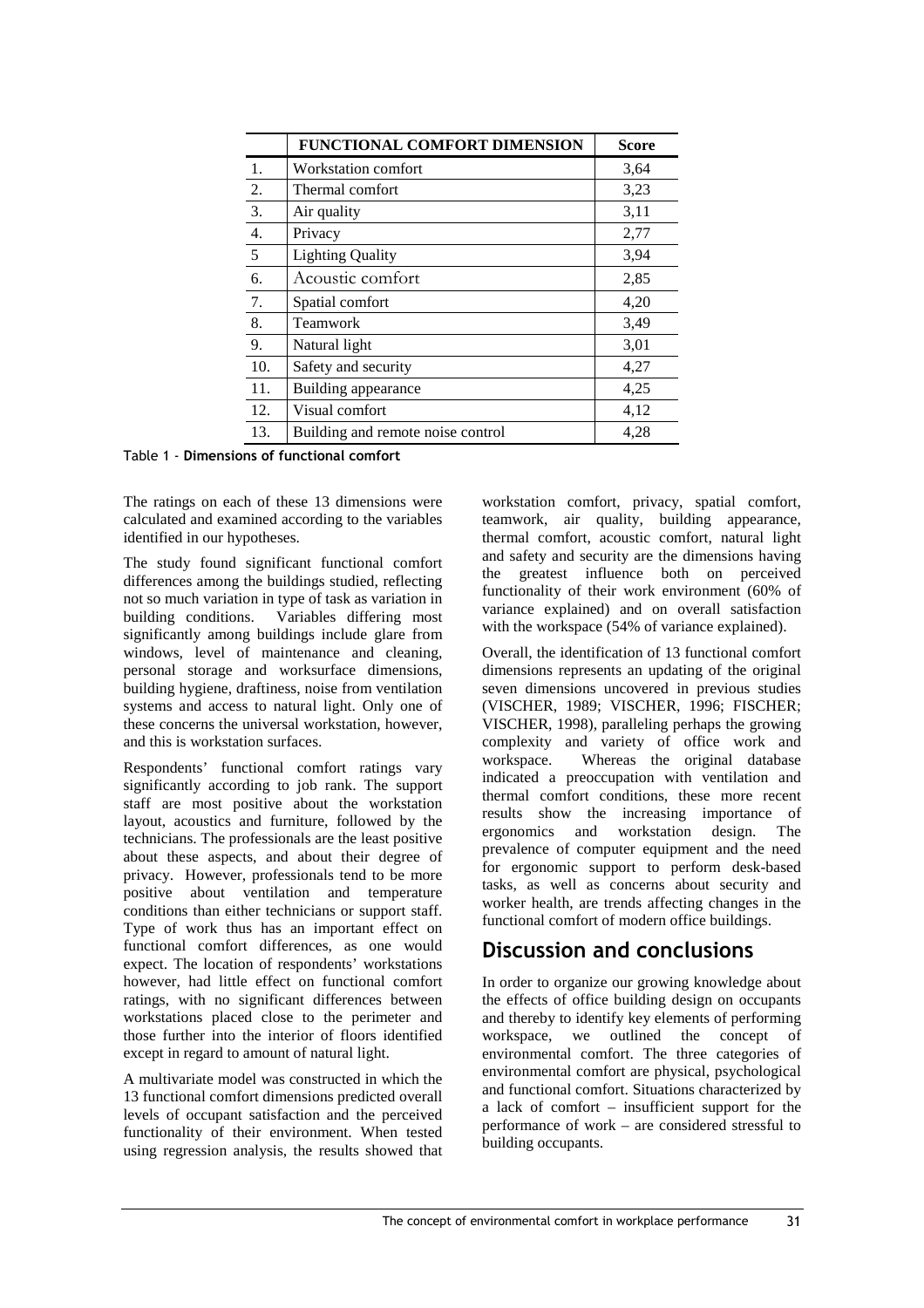Data from a study of occupants in five buildings operated by a major Canadian insurance company were analyzed in order to find empirical support for the tri-partite comfort model. Hypotheses pertaining to physical, psychological and functional comfort were identified, and data from individual, semi-directed interviews and from a questionnaire survey administrated to a stratified random sample of the company's employees were submitted to testing. Test results indicate some support for the three comfort categories.

Physically, respondents indicated they were comfortable with most aspects of the new workstation, in spite of its small size and limited storage. Many compared it to a nest or a cocoon within which everything was in easy reach. However, certain physical comfort problems were uncovered, such as glare from task lights inappropriately situated above the worksurface and causing glare when users were working on their computers. In other situations, the placement of the lateral filing cabinet caused occupants to bang their knees when they turned in their chairs. Once these problems were identified they were rapidly corrected, as were a number of small additional ergonomic misfits that occupants had not reported.

The concepts of territoriality and personalization were measured in order to test psychological comfort. Occupants also provided data on their feelings of privacy, whether or not they felt in control, and on spatial features as symbols of their status in the organization. Results confirm that occupants are aware of and can define territorial boundaries using features of the building to do so. Their notions of territory are related to their jobrank and to type of work. Feelings about privacy and control were linked to satisfaction ratings, and seem to affect psychological comfort more than actual work performance.

Personalizing their space was an important aspect of psychological comfort in this company, with only 3% of respondents having no personal objects. While the number of objects varied with sex of respondent and length of time in the company, this did not seem to be linked to overall feelings of comfort and ability to perform work. However, a relationship was found between number of physical features used to define territorial boundaries and number of personal objects in the office, suggesting that office territoriality is a viable and important concept that merits further study.

Finally, functional comfort was analyzed through responses on 53 environmental scales in which 5 indicated comfortable and 1 indicates uncomfortable. Occupants' responses indicate that they are mostly comfortable with these environmental features, with the exception of acoustic conditions and privacy. Occupants' responses were affected by the building they worked in, the type of work they do and the location of their workstation.

Analysis of the 53 scales yielded 13 factors, or dimensions of functional comfort. This is considerably more than those identified in previous studies of functional comfort. The new list breaks out functional comfort into a finer grain of occupant experiences, where workstation comfort is distinct from the comfort or functionality of the layout and access to other resources, lighting comfort is broken out into daylighting and electrical lighting quality, and features pertaining to collaborative or teamwork emerge as significant. Only 5 of the 13 functional comfort dimensions vary according to the different buildings in which the survey was carried out, indicating their validity across the population sampled.

The relatively high scores on the 13 functional comfort dimensions indicate that workers are overall well supported in their performance of work, and are not subject to workspace stress except in regards to their sense of privacy (2.77) and their acoustic comfort (2.85). Noise from neighbors and lack of voice privacy may be slowing down task performance, and thereby affecting overall productivity. To sum up, results indicate that the 13 factors have an important effect on both occupants' satisfaction, and their ability or not to do their work.

More empirical research is needed to further define and refine the concept of environmental comfort and its three categories. In addition, ways of measuring workspace stress must be identified in order to understand more about how productivity is lost through poor or inappropriate workspace design. By understanding more about physical and psychological as well as functional comfort, planners and designers will be better placed to respond to users' needs in ways that enhance task performance and therefore the productivity of the organization. Although convincing information already exists demonstrating that companies can enhance employee performance through design decisions about the buildings they occupy, the overall framework provided by the concept of environmental comfort is a potentially a useful tool both for presenting this information and for framing future research that will add to it.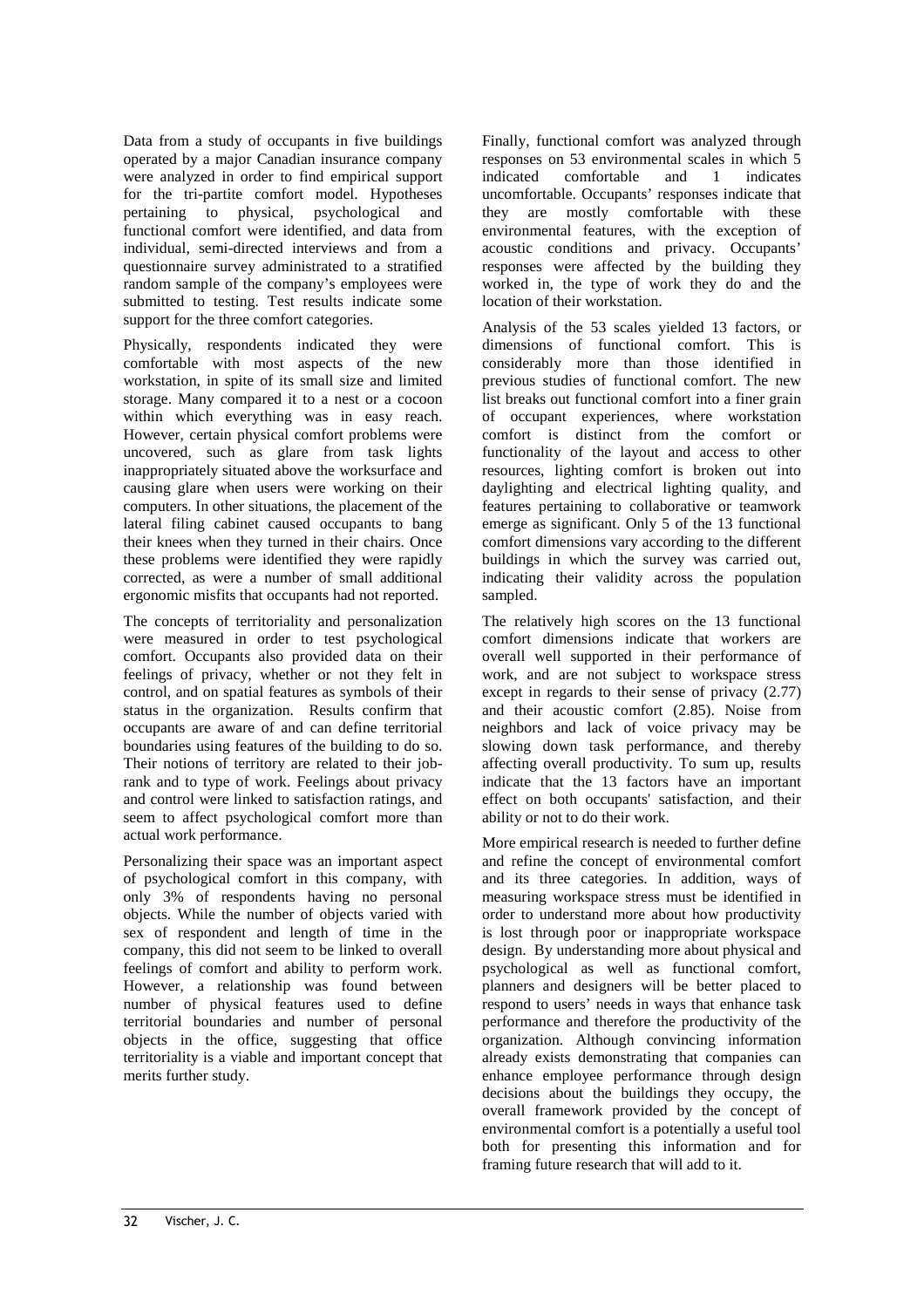# References

AYR, U.; CIRILLO, E.; MARTELLOTTA, F. An experimental study on noise in air-conditioned offices **Applied acoustics,** v. 62**,** n. 6, p. 633-643, 2001.

BECKER, F. **Workspace:** creating environments in organizations. New York: Praeger, 1981.

BRENNAN, A.; CHUGH, J.; KLINE, T. Traditional versus open office design: A longitudinal field study. **Environment and behavior**, v.34, n.3, p. 279-299, 2002.

BRENNAN, A.; CHUGH, J.S.; KLINE, T. Traditional versus open office design: a longitudinal study. **Environment and behavior,** v. 34, n.3, 279-299, 2002.

BRILL, M.; MARGULIS, S. T.; KONAR, E.; BOSTI in association with Westinghouse Furniture Systems. **Using office design to increase productivity**, v. 1-2, Buffalo, New York: Workplace Design and Productivity, Inc., 1984.

CAPELUTO, I. G. The influence of the urban environment on the availability of daylighting in office buildings in Israel. **Building and environment**, v.38, n.5, 745-752, 2003.

CASCIO, W. Virtual workplaces: implications for organizational behavior. In: Cooper; C.; Rousseau. D. (eds.). **Trends in organizational behavior**, v. 6. New York: John Wiley, p. 1-14, 1999.

CHARLES, K. E.; VEITCH, J. A. Environmental satisfaction in open-plan environments 2: effects of workstation size, partition height and windows. **Technical report IRC-IR-845,** Ottawa, April, 2002.

COHEN, A. J.; CAMPANELLE, A.; MARSHALL, L.; GRANT, C. Perspectives on acoustics in environmental design. **Journal of architectural & planning research,** v. 4, n. 2, p. 162-179, June, 1987.

DAVENPORT, E.; BRUCE, I. Innovation, knowledge management and the use of space: questioning assumptions about non-traditional office work, **Journal of information science**, v. 28, n. 3, p. 225-230, June 2002.

EVANS, G. W.; JOHANSSEN, J.; CARRERE, S. Psychosocial Factors and the physical environment: inter-relations in the workplace. In: Cooper C.L.; Robertson, I.D.(eds.) **International review of industrial and organizational psychology**, v.9, p. 1-29 , 1994; Wiley, J.; Ooi, P.; Goh, K.T. Sick Building Syndrome: an emerging

stress-related disorder? **International journal of epidemiology**, v. 26, n.6, 1243-1249, 1997.

FISCHER, G. N. **Le travail et son espace.** Paris: Dunod, 1983.

FISCHER, G. N.; Vischer, J.C. **Evaluation des environnements de travail:** la methode diagnostique. Montreal: Presse de l'Universite de Montreal, and Brussels: DeBoek, 1998.

HARRISON, D. A. Meaning and Measurement of work role withdrawal: current controversies and future fallout from changing information technology. In: KOSLOWSKY, M; KRAUSZ, M. (eds.). **Voluntary employee withdrawal and inattendance:** a current perspective: theory, research and practice in industrial and organizational psychology. New York: McGraw-Hill, p. 95-131, 2002.

HEDGE, A. Where are we in understanding the effects of where we are? **Ergonomics,** v.43, n.7, p. 1019-1029, 2000.

HEDGE, A.; MICHAEL, A. T.; PARMELEE, S. L. Reactions of office workers and facilities managers to underfloor task ventilation in offices. **Journal of architectural & planning research,** v. 10 n. 3, p. 203-218. Fall, 1993.

ILOZOR, B. D.; LOVE, P. E. D.; TRELOAR, G. The impact of work settings on organizational performance measures in built facilities. **Facilities,** v. 20, n.1-2, p. 61-67, 2002.

KARASEK, R.; THEORELL, T. **Healthy work:**  stress, productivity and the reconstruction of working life. New York: Basic Books, 1990.

KUPRITZ, V. W. Privacy in the workplace: the impact of building design. **Journal of environmental psychology,** v.18, n.4, p. 341-356, 1998.

LAI, J.; LEVAS, A.; CHOU, P.; PINHANEZ, C.; VIVEROS, M. Bluespace: personalizing workspace through awareness and adaptability. **International journal of human-computer studies,** v.57, n.5, p. 415-428, 2002.

LARSEN ,L.; ADAMS, J.; DEAL, B.; KWEON, B-S.; TYLER, E. Plants in the workplace: the effects of plant density on productivity, attitudes and perceptions. **Environment and behavior,** v. 30, n. 3, p. 261-282, 1998.

MILTON, D. K.; GLENCROSS, P. M.; WALTERS, M. D. Risk of Sick Leave Associated with Outdoor Air Supply Rate, Humidification and